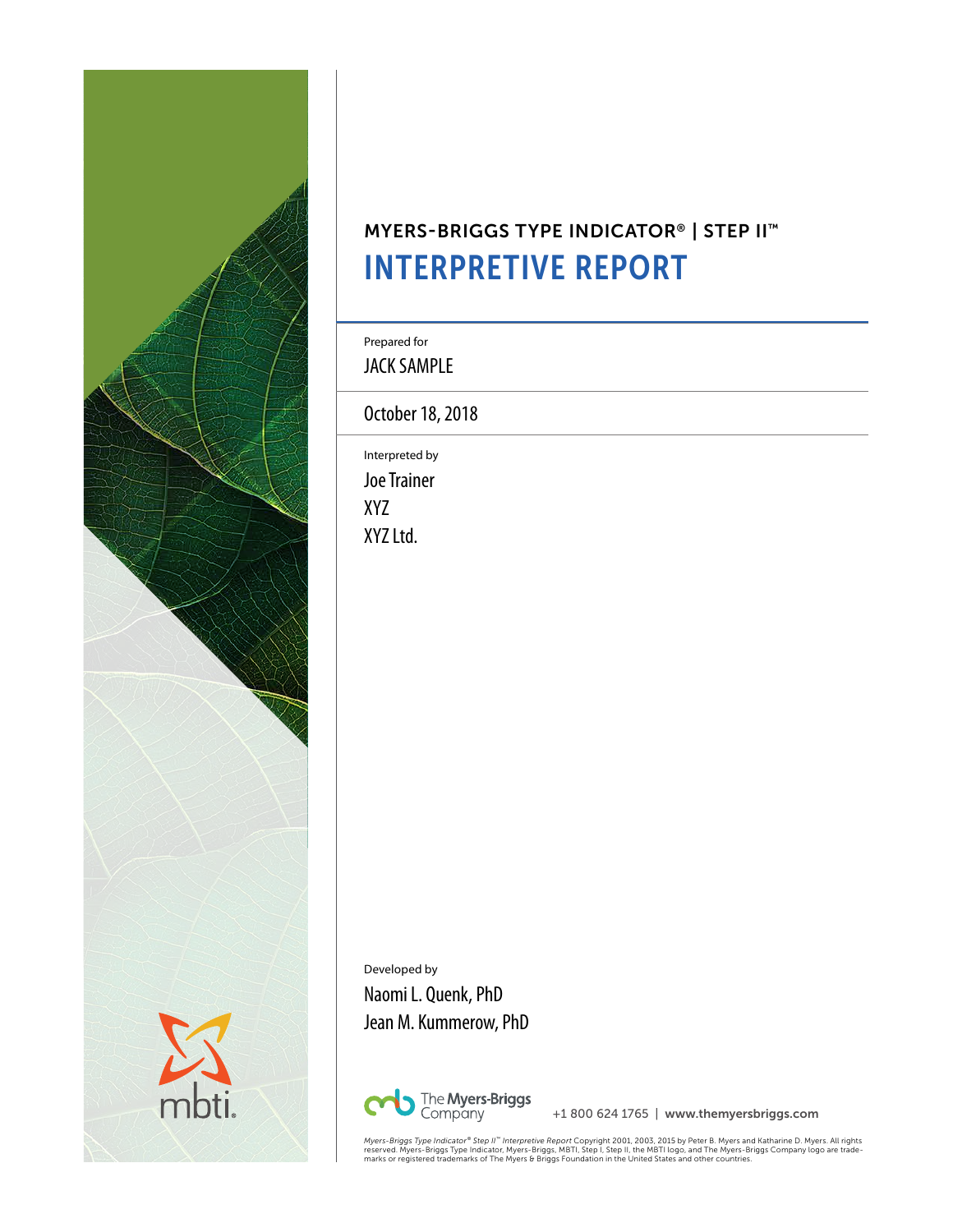



### YOUR REPORT CONTAINS

- Your Step I™ Results
- Your Step II™ Facet Results
- Applying Step II™ Results to Communicating
- Applying Step II™ Results to Making Decisions
- Applying Step II™ Results to Managing Change
- Applying Step II™ Results to Managing Conflict
- How the Parts of Your Personality Work Together
- Integrating Step I™ and Step II™ Information
- Using Type to Gain Understanding
- Overview of Your Results

### About Your Report

Your Myers-Briggs® Step II™ Interpretive Report is an in-depth, personalized description of your personality preferences, derived from your answers to the MBTI® assessment. It includes your Step I™ results and your four-letter type, along with your Step II results, which show some of the unique ways you express your Step I type.

The MBTI assessment was developed by Isabel Myers and Katharine Briggs as an application of Carl Jung's theory of personality types. This theory suggests that we have opposite ways of directing and receiving energy (Extraversion or Introversion), taking in information (Sensing or Intuition), deciding or coming to conclusions about that information (Thinking or Feeling), and approaching the outside world (Judging or Perceiving).

Everyone can and does use each of these eight parts of personality at least some of the time but prefers one in each pair over the other, just as most people have a natural preference for using one hand rather than the other. No preference in a pair is better or more desirable than its opposite.

The MBTI assessment does not measure your skills or abilities in any area. Rather, it is a tool to help you become aware of your particular style and to better understand and appreciate the helpful ways that people differ from one another.

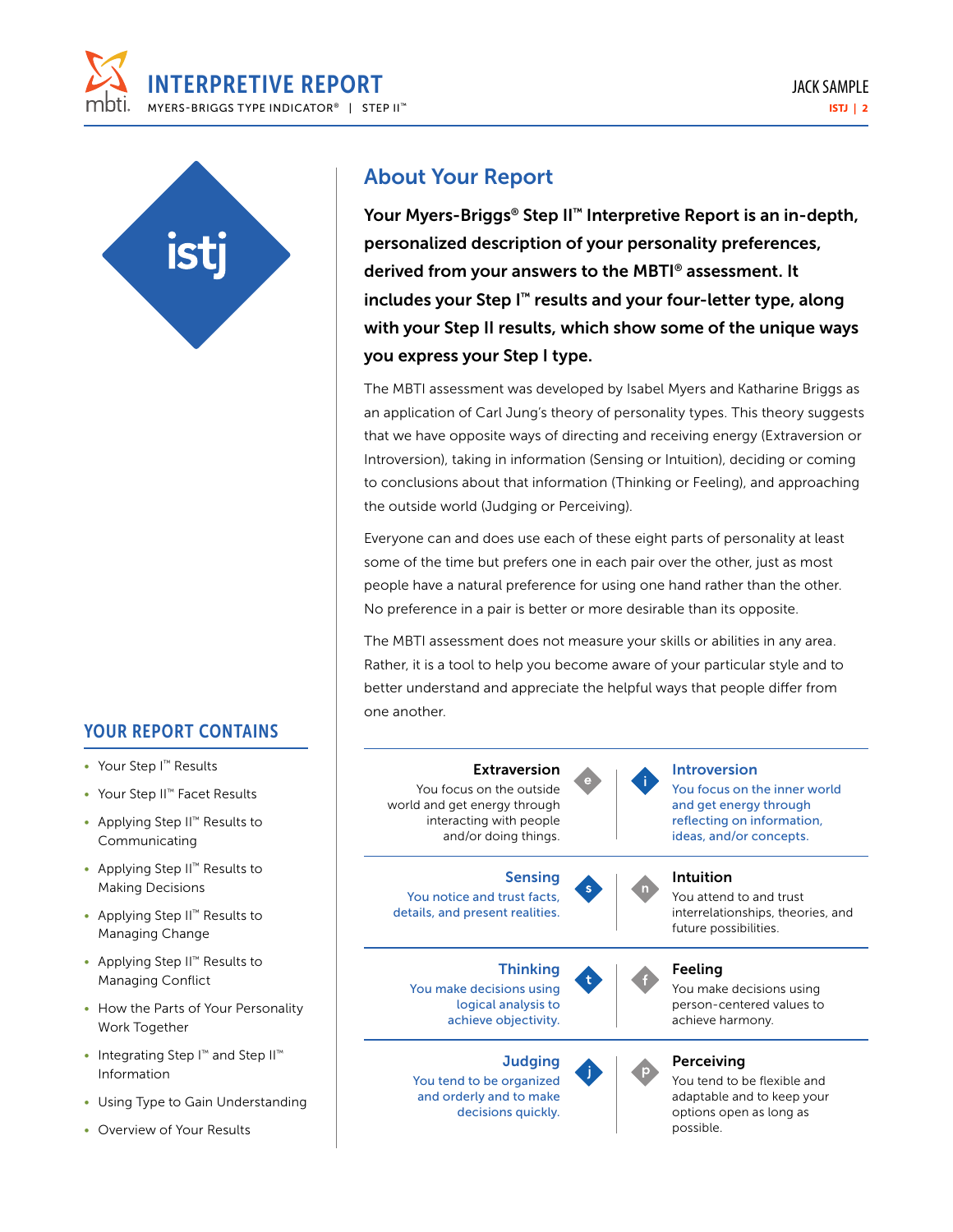



### Your Step I<sup>™</sup> Results

The paragraphs below and the graph that follows them provide information about the personality type you reported. Each of the four preferences you indicated is shown by a line on that side of the graph. The longer the line, the more clearly you expressed that preference.

Your reported Myers-Briggs personality type ISTJ Your preferences Introversion | Sensing | Thinking | Judging

ISTJs are typically dependable, realistic, and practical. They remember and use facts and want things clearly and logically stated. They are thorough, systematic, hardworking, and careful with details and procedures. When they see something that needs to be done, ISTJs accept the responsibility. They don't enter into activities impulsively, but once committed, they are hard to distract or discourage. They lend stability to projects and persevere in the face of adversity.

"On duty," ISTJs appear sound and sensible and seem calm and composed. Even in a crisis they seldom show their highly individual and intense inner reactions. ISTJs' practical judgment and respect for procedures make them come across as consistent and moderate. They assemble facts to support their evaluations and communicate the facts in an objective way. They seek solutions to current problems from their past experience and that of others.

ISTJs are likely to be most satisfied working in an environment that values organization and accuracy. People can count on them to notice what needs to be done and follow through in a careful, methodical, and timely manner.



#### CLARITY OF YOUR PREFERENCES: ISTJ

#### Does This Type Fit You?

Note the parts of the preceding description that fit you and any that don't. Your Step II results on the next pages may help clarify any areas that don't describe you well. If the Step I type you reported doesn't fit, your Step II results may help suggest a different type that is more accurate for you.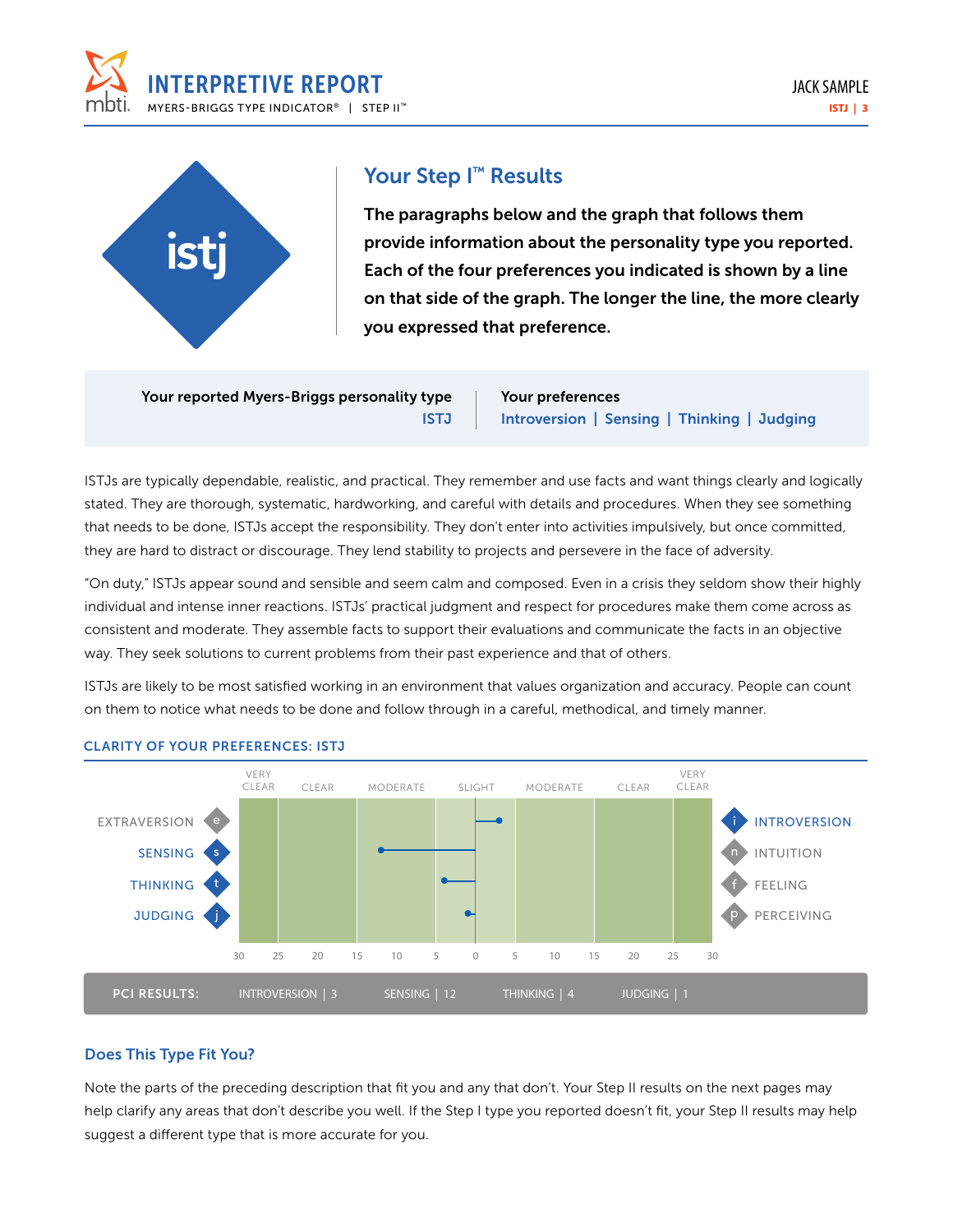

#### STEP II<sup>™</sup> FACETS



Extraversion Initiating Expressive Gregarious Enthusiastic Quiet





Sensing Concrete Realistic Practical Experiential Traditional





**Thinking** Logical Reasonable Critical Tough

Questioning Accommodating Feeling Empathetic Compassionate Accepting Tender



**Judging** Systematic Planful Early Starting Scheduled Methodical Emergent

Perceiving Casual Open-Ended Pressure-Prompted Spontaneous

### Your Step II<sup>™</sup> Facet Results

The MBTI Step II assessment indicates some of the complexity of your personality by showing your results on five different parts, or *facets,* for each of the Step I preference pairs, as shown on the left. Knowing your results on these 20 facets can help you better understand your unique way of experiencing and expressing your type.

#### Facts About the Facets

- The five facets within a preference do not cover or explain the full meaning of the preference.
- Each facet has a theme, such as "Ways to connect with others."
- Each facet has two opposite poles (e.g., Initiating and Receiving).
- The facets are scored differently than are the preferences, and so your five facet scores don't add up to your Step I preference score.

#### How to Read Your Step II™ Results

The next few pages show graphs of your facet results. Each graph includes

- Brief descriptions of two opposite MBTI Step I preferences.
- The names of the five facet poles associated with each Step I preference and three descriptive words or phrases for each pole.
- A line indicating your score. The length of the line shows how clearly you scored toward that pole.
	- You are more likely to favor the pole on the same side as your Step I preference, an *in-preference* result, represented by a score of 2–5 on a blue background. Thus you are more likely to favor the Initiating pole if you prefer Extraversion and the Receiving pole if you prefer Introversion.
	- Or you might favor a pole that is opposite to your Step I preference, an *outof-preference* result, represented by a score of 2–5 on the opposite side on a dark green background.
	- Or you might show no clear preference for either pole, a *midzone* result, represented by a score of 0 or 1 on either side on a light green background.

Below each graph is a chart describing your facet results. The left column lists the facet theme (e.g., "Ways to connect with others"), your facet result, and its category (in-preference, out-of-preference, or midzone). The middle and right columns list ways people with your facet results are typically described. If a set of statements in the chart doesn't seem to fit, perhaps you would be better described by the opposite pole or the midzone. To understand an opposite facet pole, read the short descriptors for each in the graph above.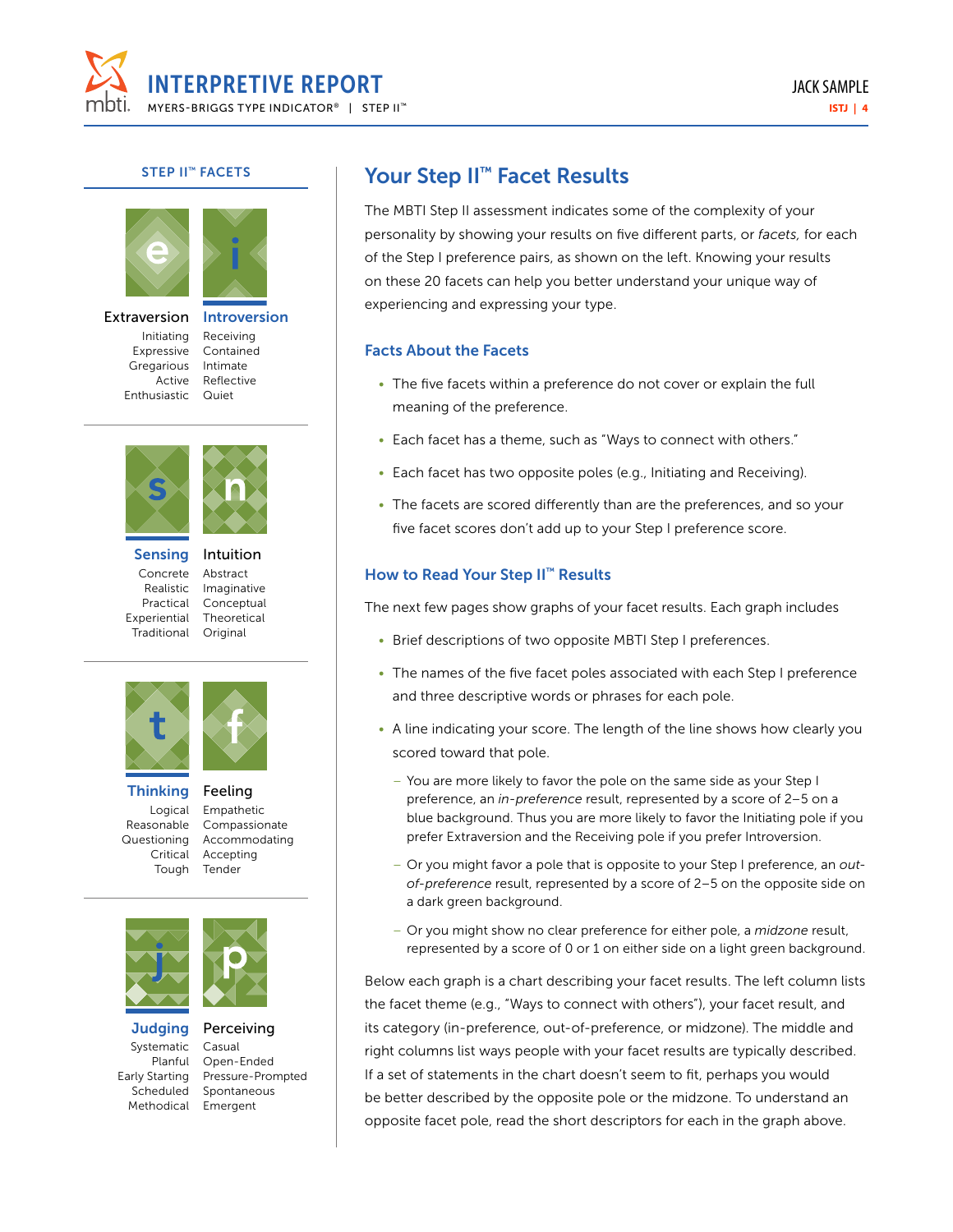

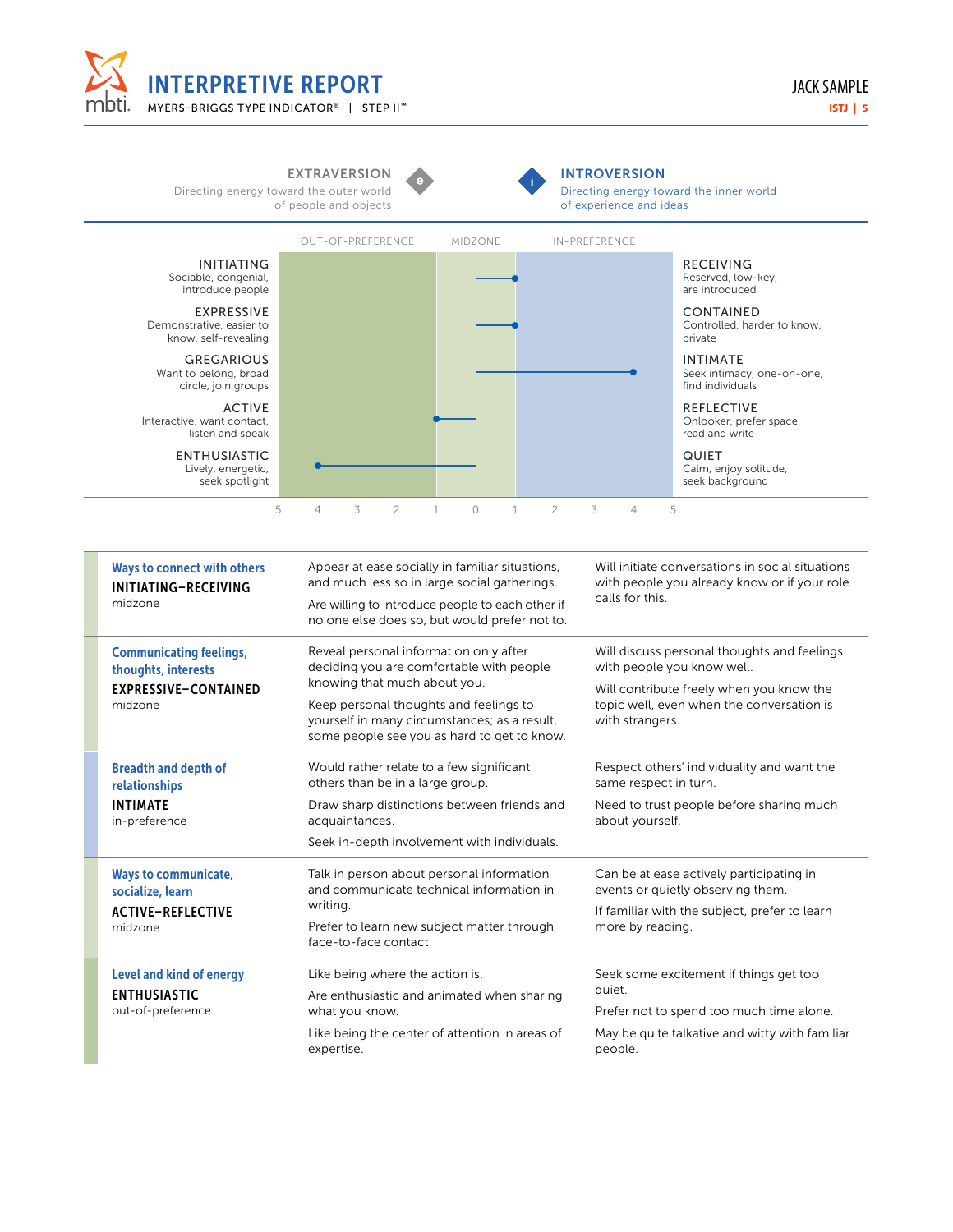



| <b>Focus of attention</b><br><b>CONCRETE</b> |                                                  | Are grounded in reality and trust the facts.<br>Interpret things literally.           | Begin with what you know to be true, and<br>have all the facts in order before moving on. |  |  |  |
|----------------------------------------------|--------------------------------------------------|---------------------------------------------------------------------------------------|-------------------------------------------------------------------------------------------|--|--|--|
|                                              | in-preference                                    | Are cautious about making inferences.                                                 | May be seen by others as resistant to                                                     |  |  |  |
|                                              |                                                  | May find it hard to see trends and link facts<br>to the bigger picture.               | change, although you may not see yourself<br>that way.                                    |  |  |  |
|                                              | How information is used<br><b>REALISTIC</b>      | Take pride in your common sense and ability<br>to realistically appraise situations.  | Appreciate direct experiences and tangible<br>results.                                    |  |  |  |
|                                              | in-preference                                    | Value efficiency, practicality, and cost-<br>effectiveness.                           | Believe that good techniques lead to good<br>results.                                     |  |  |  |
|                                              |                                                  | Are seen as matter-of-fact and sensible.                                              |                                                                                           |  |  |  |
|                                              | How ideas are used<br><b>PRACTICAL</b>           | Find that applying ideas is more appealing<br>than the ideas themselves               | Are impatient listening to ideas if a practical<br>use isn't the end result               |  |  |  |
|                                              | in-preference                                    | Need to see an idea's application to<br>understand it.                                | Favor practical utility over intellectual<br>curiosity.                                   |  |  |  |
|                                              | Kind of knowledge trusted<br><b>EXPERIENTIAL</b> | Learn best from direct, hands-on experience<br>and rely on it to guide you.           | Concentrate on what is happening now<br>rather than thinking about meanings and           |  |  |  |
|                                              | in-preference                                    | Are careful not to generalize too much.                                               | theories.                                                                                 |  |  |  |
|                                              |                                                  | Focus more on the past and present than the<br>future.                                | May sometimes get stuck on details at the<br>expense of larger considerations.            |  |  |  |
|                                              | <b>Approach to traditions</b>                    | Look for what could be better, new, or                                                | Are often seen as both creative and practical.                                            |  |  |  |
|                                              | <b>ORIGINAL</b>                                  | different.                                                                            | May occasionally surprise others by going                                                 |  |  |  |
|                                              | out-of-preference                                | Like being original and different, but not so<br>much as to be out of the mainstream. | off in new and different directions.                                                      |  |  |  |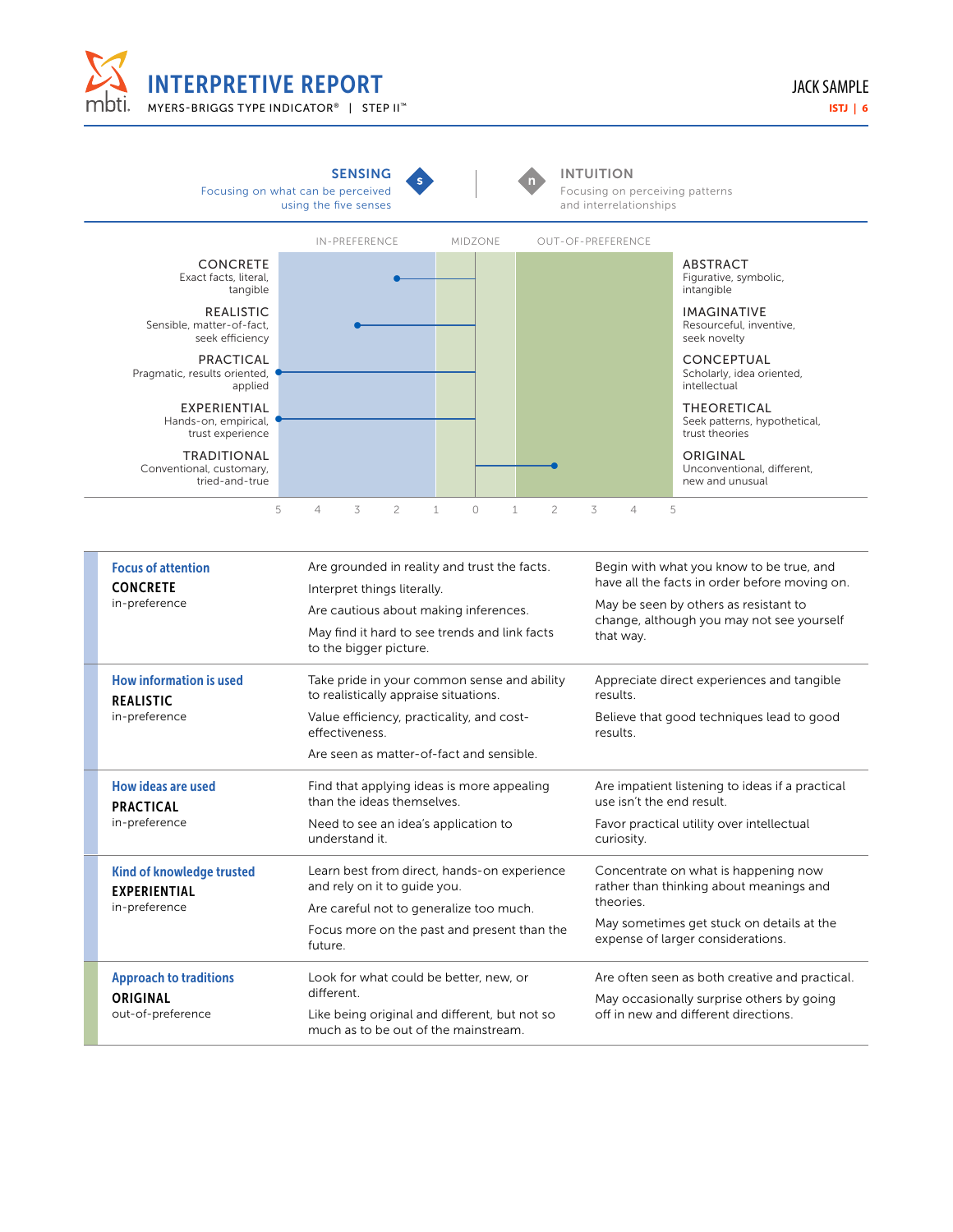



| How to carry out de |  |
|---------------------|--|
| <b>TOUGH</b>        |  |
|                     |  |

Communicating about disagreements ACCEPTING out-of-preference

| How to carry out decisions<br><b>TOUGH</b> | Like to use intellectual and interpersonal<br>pressure to get your way.                           | Are results oriented and comfortable<br>focusing on the bottom line. |  |  |
|--------------------------------------------|---------------------------------------------------------------------------------------------------|----------------------------------------------------------------------|--|--|
| in-preference                              | Focus firmly on achieving your objective.                                                         | Don't pay much attention to people's                                 |  |  |
|                                            | Once a decision has been made, assume there<br>are no alternatives or those available won't work. | emotions and may be seen as cold.                                    |  |  |

something is already right.

you really think.

Are modest about your own work and may be reluctant to promote it over others' ideas. Are seen as open, fair, and approachable, but some people may be confused about what

Are tenacious in getting the answers you need.

Welcome a broad range of ideas and

Appear to accept all ideas equally, not imposing your thoughts on others. Prefer a participative management style.

approaches.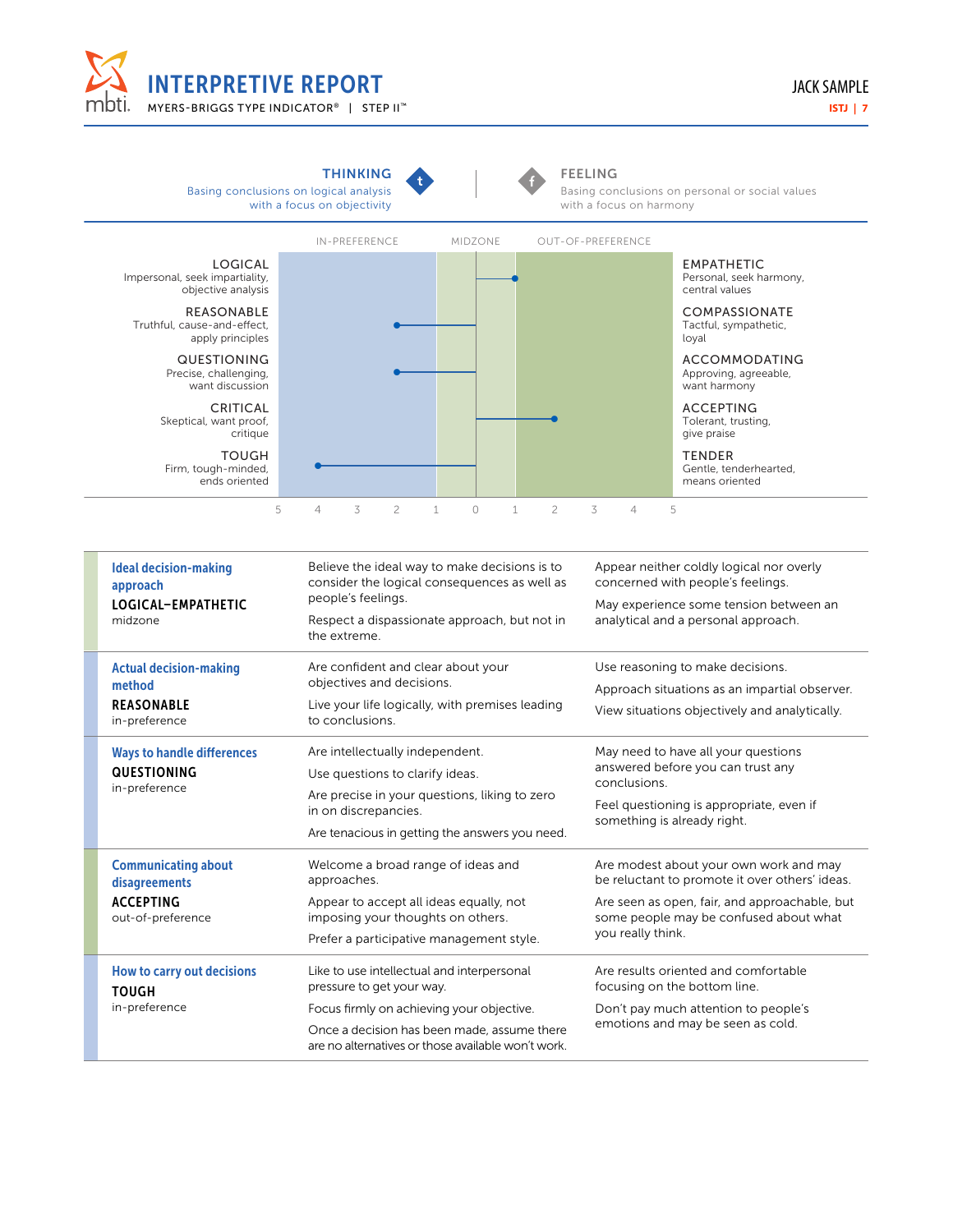



| <b>General organizational style</b><br>SYSTEMATIC-CASUAL<br>midzone                      | Like a general plan with some contingencies.<br>Find too much detail in a plan inhibiting.<br>Don't mind interruptions if no agenda is in<br>place.                   | Dislike distractions when involved in a<br>project.<br>Find that an advance plan permits<br>comfortable deviation because you can<br>always return to the plan.       |
|------------------------------------------------------------------------------------------|-----------------------------------------------------------------------------------------------------------------------------------------------------------------------|-----------------------------------------------------------------------------------------------------------------------------------------------------------------------|
| <b>Approach to planning</b><br>PLANFUL-OPEN-ENDED<br>midzone                             | Like to plan at work and be flexible at home,<br>or vice versa.<br>May plan for a few important personal goals<br>but not everything.                                 | May go back and forth between enjoying the<br>here and now and planning for the future.                                                                               |
| <b>Ways to manage time</b><br>pressures<br><b>PRESSURE-PROMPTED</b><br>out-of-preference | Get bored if too little is happening.<br>Like the variety and challenge of keeping<br>several activities running smoothly at the<br>same time.                        | Rather enjoy the stress of meeting deadlines.<br>Find that when you use your organizational<br>skills effectively you can successfully<br>manage multiple activities. |
| Use of schedules and routines<br><b>SCHEDULED</b><br>in-preference                       | Are comfortable with routines and don't like<br>them upset.<br>Like established methods and procedures.<br>Others may be more aware of your routines<br>than you are. | Prefer to control how you spend your time.<br>Enjoy scheduling both work and fun<br>activities.<br>Appear rather predictable but like it that way.                    |
| <b>Approach to completing</b><br>large tasks<br><b>EMERGENT</b><br>out-of-preference     | Focus on the overall goal rather than<br>specifics.<br>Communicate your thinking in an organized<br>manner so people assume you prepared<br>thoroughly.               | Trust that you will know what to do when<br>the time arrives.<br>Wait to see what's right at the time, but<br>move forward with seeming confidence.                   |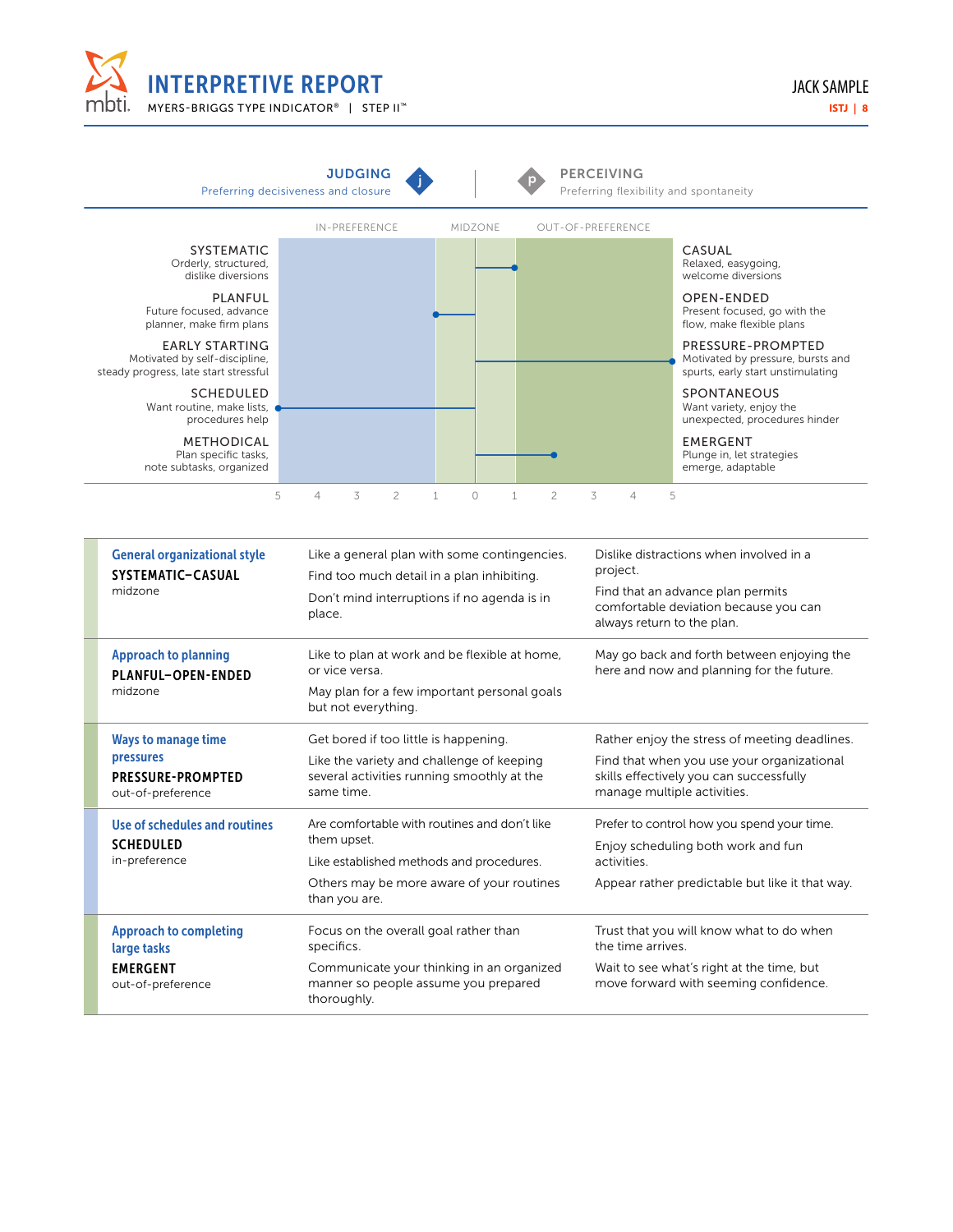

# Applying Step II™ Results to Communicating

All aspects of your type influence how you communicate, especially as part of a team. Nine of the facets are particularly relevant to communication. Your preferences for these nine facets along with tips for better communication appear below.

In addition to the tips in the table, keep in mind that communication for every type includes

- Telling others what kind of information you need.
- Asking others what they need.
- Monitoring your impatience when other styles dominate.
- Realizing that others likely are not trying to annoy you when they use their own communication styles.

| <b>YOUR FACET RESULT</b>               | <b>COMMUNICATION STYLE</b>                                                                        | <b>ENHANCING YOUR STYLE</b>                                                                       |
|----------------------------------------|---------------------------------------------------------------------------------------------------|---------------------------------------------------------------------------------------------------|
| Initiating-Receiving<br>midzone        | Are willing to introduce people to one another<br>if no one else is doing so.                     | Be sensitive to the situation when deciding<br>whether to take an initiating or a receiving role. |
| <b>Expressive-Contained</b><br>midzone | Share some of your reactions with others but<br>not all of them.                                  | Consider which people need to hear your<br>reactions and which people don't.                      |
| <b>Active-Reflective</b><br>midzone    | Are comfortable interacting in person<br>or quietly observing, depending on the<br>circumstances. | Pay attention to the style of those with whom<br>you're interacting and try to match that style.  |
| <b>Enthusiastic</b>                    | Readily show enthusiasm for the subject<br>at hand.                                               | Be careful not to overwhelm and override<br>others; make sure you ask for input.                  |
| <b>Concrete</b>                        | Talk about the here-and-now detail.                                                               | Be open to the inferences that can arise from<br>the details.                                     |
| <b>Questioning</b>                     | Want to ask questions.                                                                            | Be selective in choosing questions to ask so as<br>not to intimidate people.                      |
| <b>Accepting</b>                       | Take a naturally inclusive stance toward a<br>broad range of views.                               | Be aware that others may be frustrated by your<br>refusal to favor one view over the others.      |
| <b>Tough</b>                           | Embody the phrase "Let's get on with it!"                                                         | Be aware that sometimes your way of moving<br>ahead may be wrong for the situation.               |
| <b>Emergent</b>                        | When working on a shared task, may neglect<br>to let others know what you will work on next.      | Try to communicate what you are doing to those<br>who need more pieces of the task up front.      |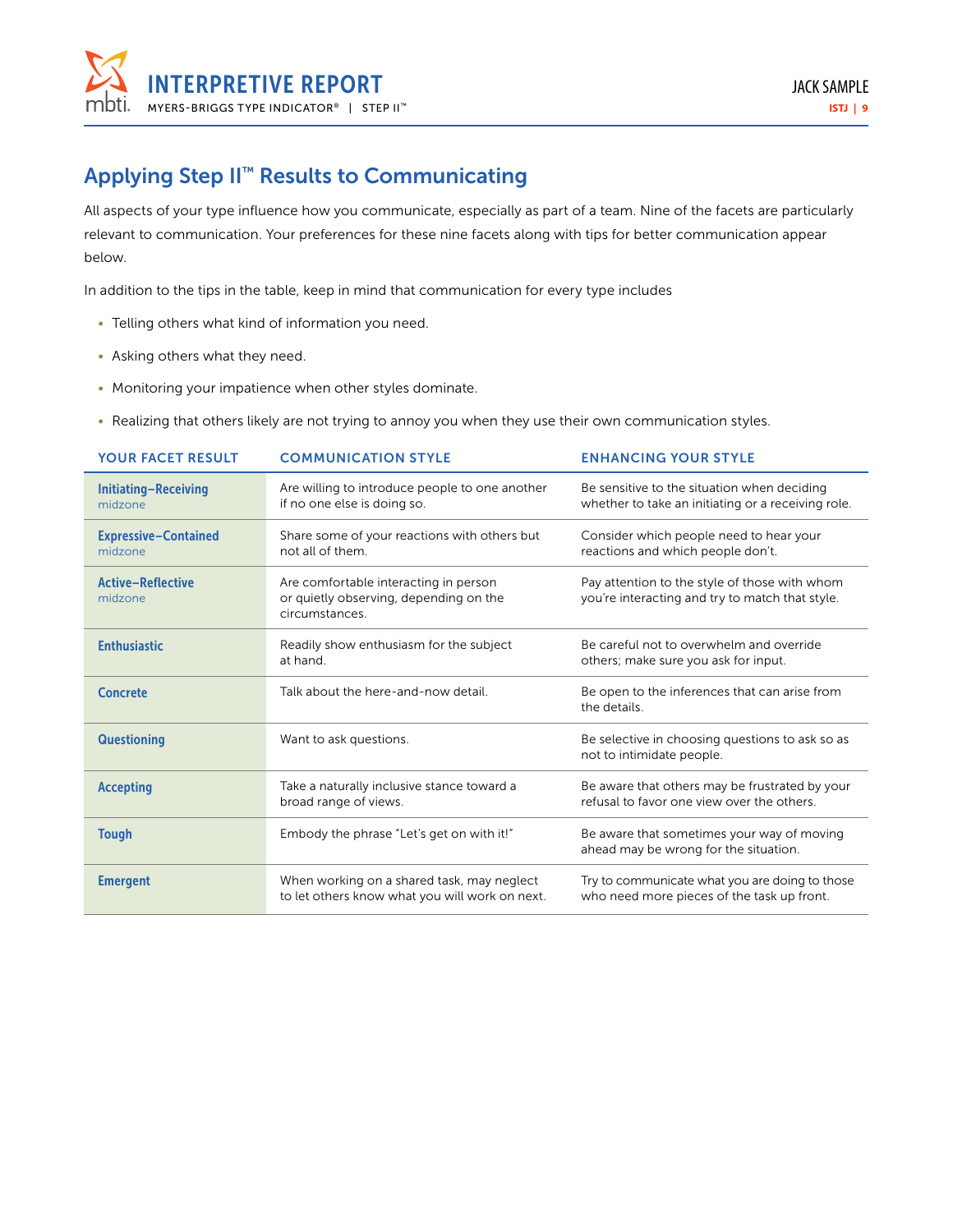

### Applying Step II™ Results to Making Decisions

Effective decision making requires gathering information from a variety of perspectives and applying sound methods of evaluating that information. Knowledge of the Step II facets gives us specific ways to enhance our decision making, especially those facets related to Sensing, Intuition, Thinking, and Feeling. Below are general questions associated with those facets. The facet poles you prefer are in *blue italics.* If you are in the midzone, neither pole is highlighted.

| <b>SENSING</b>  |                                     | INTUITIOI      |                                         |
|-----------------|-------------------------------------|----------------|-----------------------------------------|
| Concrete:       | What do we know? How do we know it? | Abstract:      | What else could this mean?              |
| Realistic:      | What are the real costs?            | Imaginative:   | What else can we come up with?          |
| Practical:      | Will it work?                       | Conceptual:    | What other interesting ideas are there? |
| Experiential:   | Can you show me how it works?       | Theoretical:   | How is it all interconnected?           |
| Traditional:    | Does anything really need changing? | Original:      | What's a new way to do this?            |
|                 |                                     |                |                                         |
| <b>THINKING</b> |                                     | <b>FEELING</b> |                                         |
| Logical:        | What are the pros and cons?         | Empathetic:    | What do we like and dislike?            |
| Reasonable:     | What are the logical consequences?  | Compassionate: | What impact will this have on people?   |
| Questioning:    | But what about?                     | Accommodating: | How can we make everyone happy?         |
| Critical:       | What's wrong with this?             | Accepting:     | What's beneficial in this?              |

Six different ways of evaluating information, called decision-making styles, have been identified based on two facets of the Thinking–Feeling preference pair: Logical–Empathetic and Reasonable–Compassionate.

#### Your style is midzone with an underlying Thinking preference. This style means that you likely

- Pay attention to the Thinking and Feeling perspectives when you consider and actually make decisions.
- Make decisions from either point of view, depending on circumstances.
- Sometimes look back on a decision as good, but sometimes regret the decision and how you made it.
- Are better off in ambiguous situations basing your decisions on logical analysis, since that is consistent with your overall preference.

#### **TIPS**

In individual problem solving, start by asking *all* the questions in the chart above.

- Pay careful attention to the answers. The questions that are opposite to the ones in *blue italics* may be key since they represent perspectives you aren't likely to consider.
- Try to balance your decision-making style by considering the less preferred parts of your personality.

In group problem solving, actively seek out people with different views. Ask for their concerns and perspectives.

- Do a final check to make sure that all the questions above have been asked and that different decision-making styles are included.
- If you are missing a perspective, make extra efforts to consider what it might add.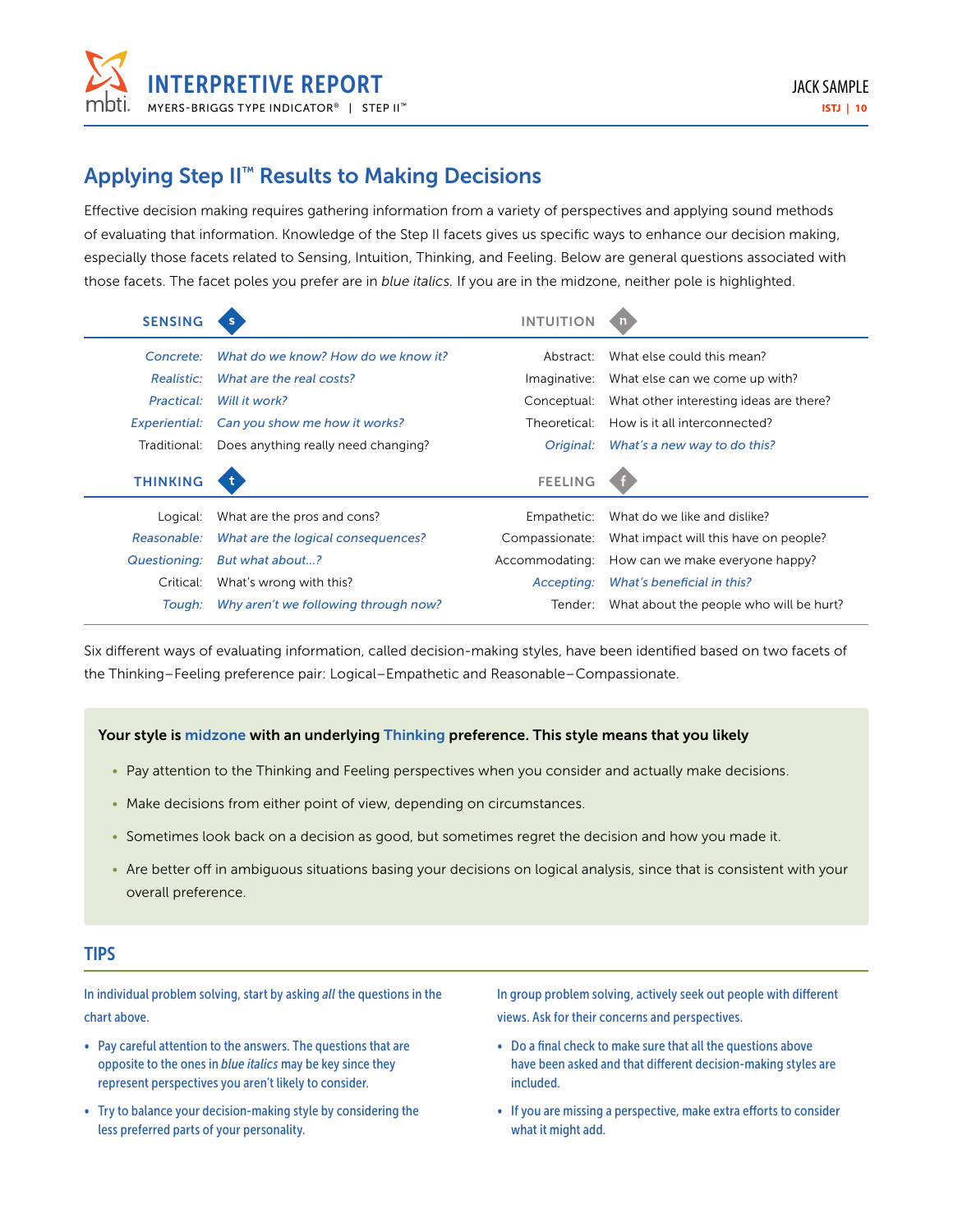

### Applying Step II™ Results to Managing Change

Change seems to be inevitable and affects people in different ways. To help you deal with change,

- Be clear about what is changing and what is remaining the same.
- Identify what you need to know to understand the change and then seek out that information.

To help others deal with change,

- Encourage open discussion about the change; be aware that this is easier for some than for others.
- Make sure that both logical reasons and personal or social values have been considered.

Your personality type also influences your style of managing change, particularly your results on the nine facets below. Review the facets and tips for enhancing your response to change.

| <b>YOUR FACET RESULT</b>               | <b>CHANGE MANAGEMENT STYLE</b>                                                                       | <b>ENHANCING YOUR STYLE</b>                                                                                        |
|----------------------------------------|------------------------------------------------------------------------------------------------------|--------------------------------------------------------------------------------------------------------------------|
| <b>Expressive-Contained</b><br>midzone | Let others know some of your views about the<br>change but keep some to yourself.                    | Be sensitive to your need to share or withhold<br>your views in a particular circumstance, and<br>act accordingly. |
| <b>Intimate</b>                        | Discuss the changes and their impact on you<br>only with those closest to you.                       | Consider sharing feelings with selected people<br>outside your intimate circle.                                    |
| <b>Concrete</b>                        | May get stuck on some aspects of change and<br>ignore others.                                        | Ask someone to help you move from the facts<br>and details to reasonable possibilities.                            |
| <b>Realistic</b>                       | Focus on the commonsense aspects of<br>the change.                                                   | Realize that commonsense outcomes may not<br>be immediately apparent.                                              |
| <b>Experiential</b>                    | Want to see an example of how the change<br>will work.                                               | Accept that the impact of some changes can't<br>be demonstrated in advance.                                        |
| <b>Original</b>                        | Embrace change for the sake of change.                                                               | Be selective about which changes are really<br>worth pursuing.                                                     |
| <b>Tough</b>                           | Will actively embrace or resist change,<br>depending on whether you agree with it.                   | Step back and consider whether your stance will<br>really get you what you want in the long run.                   |
| <b>Planful-Open-Ended</b><br>midzone   | Like to know the general directions the<br>changes may take but don't need to know<br>all the plans. | Pay attention to when more specifics in the<br>plan are needed and when they are not.                              |
| <b>Emergent</b>                        | Decide in the moment what's best to do next:<br>resist planning.                                     | Remember-planning some steps now may<br>prevent problems in the future.                                            |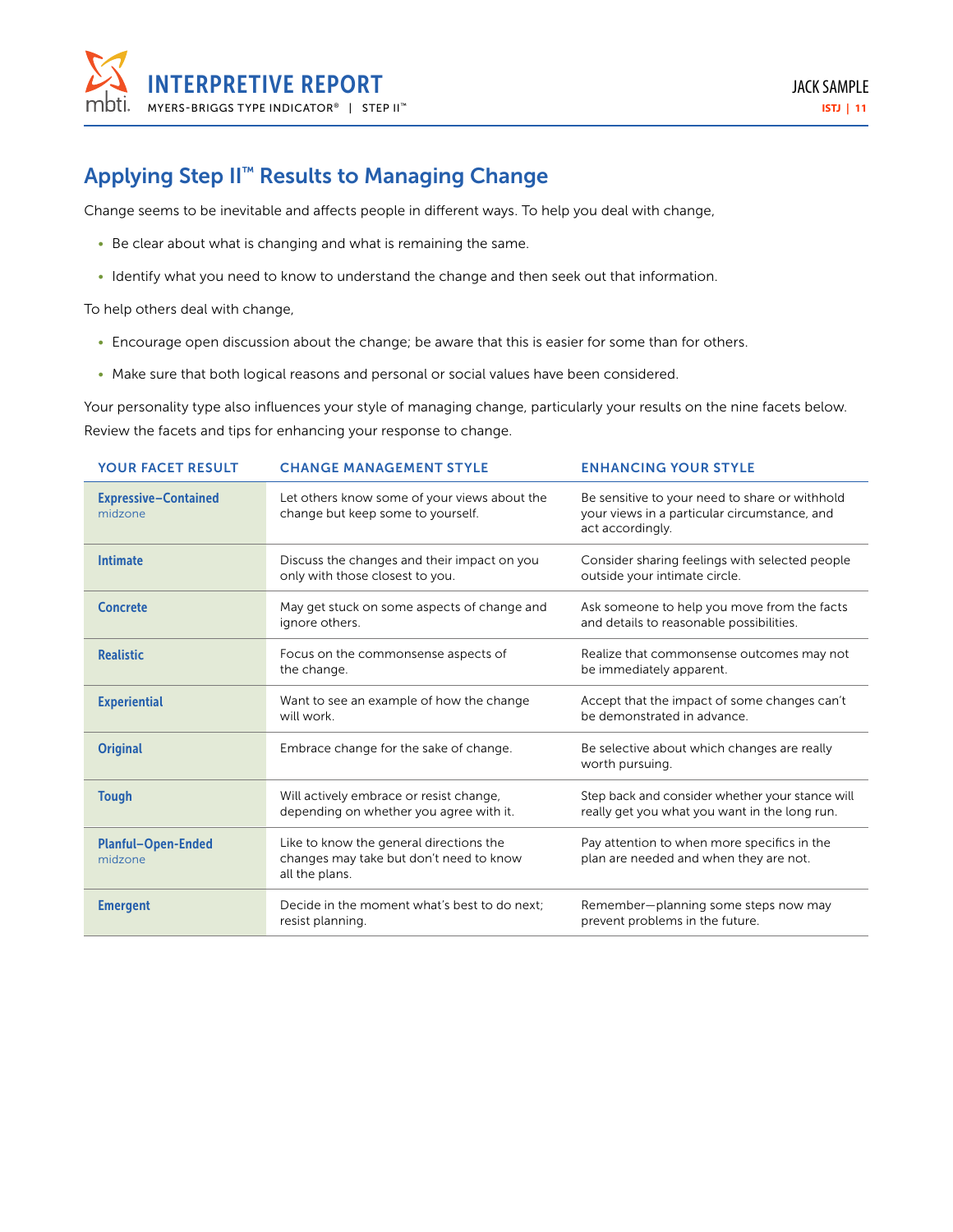

## Applying Step II™ Results to Managing Conflict

Conflicts are inevitable when working with others. People of distinct personality types may differ in what they define as conflict, how they react to it, and how they reach resolution. Although sometimes unpleasant, conflicts often lead to improved work situations and enhanced relationships.

Part of conflict management for every type includes

- Taking care of getting the work done while maintaining your relationships with the people involved.
- Recognizing that all perspectives have something to add, but any perspective used in its extreme and to the exclusion of its opposite will ultimately impede conflict resolution.

The table below explains how your results on six Step II facets may affect your efforts to manage conflict.

| <b>YOUR FACET RESULT</b>               | <b>CONFLICT MANAGEMENT STYLE</b>                                                                                                    | <b>ENHANCING YOUR STYLE</b>                                                                                                                          |
|----------------------------------------|-------------------------------------------------------------------------------------------------------------------------------------|------------------------------------------------------------------------------------------------------------------------------------------------------|
| <b>Expressive-Contained</b><br>midzone | Discuss the conflict and your feelings about it,<br>but perhaps not immediately.                                                    | Notice the style of those you are with and<br>attempt to match their need to talk now<br>or wait.                                                    |
| <b>Intimate</b>                        | Rely on yourself or a few trusted others in<br>resolving the conflict.                                                              | Widen your circle to include others affected;<br>they may have something valuable to<br>contribute.                                                  |
| <b>Questioning</b>                     | Ask many questions of others to reveal all the<br>issues in the conflict.                                                           | Be aware that people may take your<br>questioning style as challenging rather than<br>helpful in resolving the issue; be clear about<br>your intent. |
| <b>Accepting</b>                       | Look for points of agreement in others'<br>arguments and ideas.                                                                     | Recognize that some things are really worthy<br>of criticism, so don't insist on agreement.                                                          |
| <b>Tough</b>                           | Push to resolve the conflict immediately so<br>that progress can be made.                                                           | Recognize that delays in implementation may<br>be necessary to reach the goal.                                                                       |
| <b>Pressure-Prompted</b>               | Feed off the pressure of working at the last<br>minute and so fail to recognize that conflict<br>can emerge from this style itself. | Use your style when working alone but set<br>earlier deadlines for yourself when others<br>depend on you to complete tasks.                          |

In addition to your facet results, your decision-making style (as explained earlier) affects how you manage conflict. Your decision-making style is midzone Thinking. You are likely to pay attention to the logic of the situation, the people involved, and their feelings. To make your efforts to manage conflict more effective, consider these sides but weight the logical side more heavily because you prefer Thinking overall.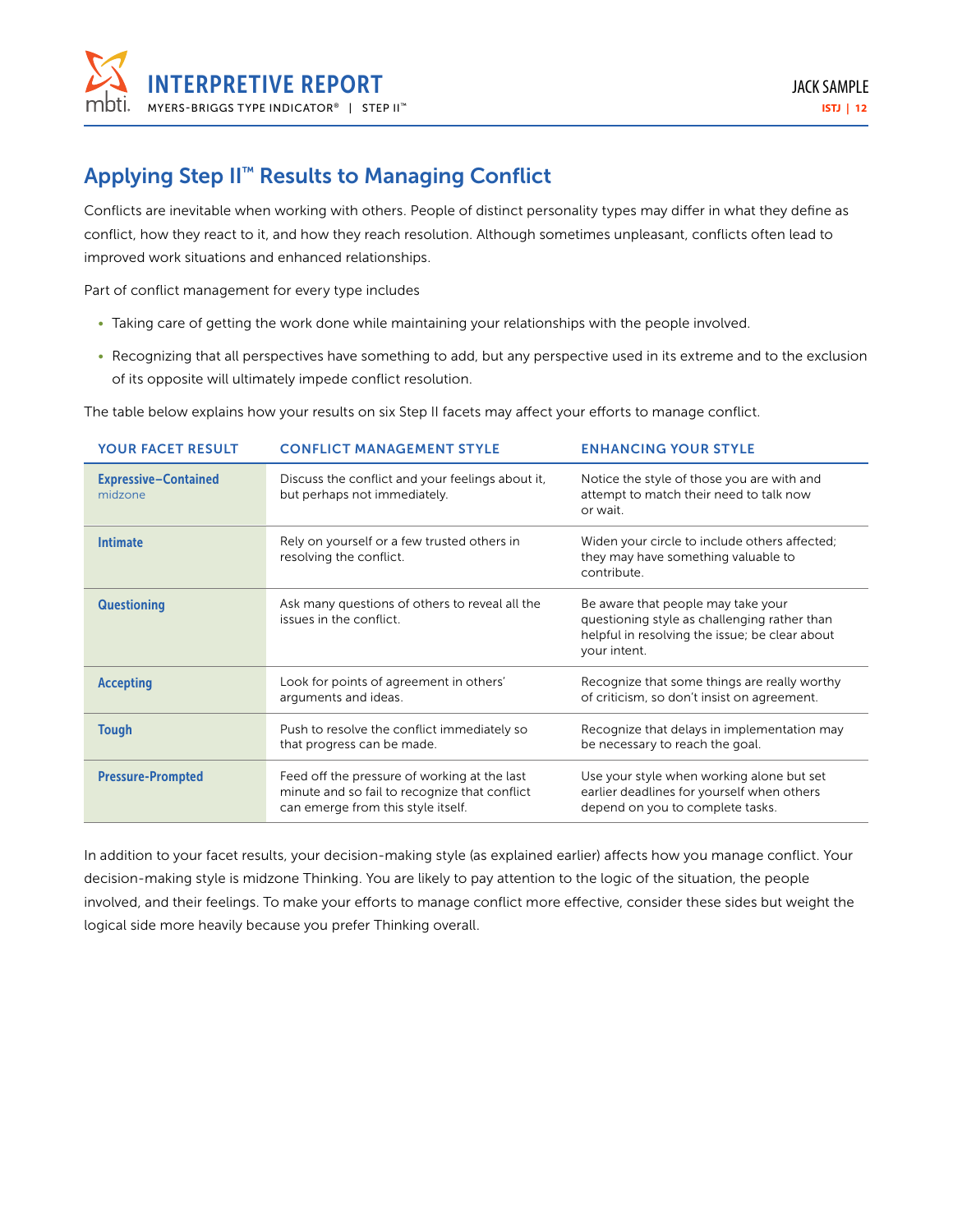

### How the Parts of Your Personality Work Together

The essence of type involves the way people take in information (Sensing or Intuition) and how they make decisions (Thinking or Feeling). Each type has a favorite way of doing those two things. The two middle letters of your four-letter type (S or N and T or F) show your favorite processes. Their opposites, whose letters don't appear in your four-letter type, are third and fourth in importance for your type. Remember—you use all parts of your personality at least some of the time.



#### Using Your Favorite Processes

People who prefer Extraversion like to use their favorite process mostly in the outer world of people and things. For balance, they use their second process in their inner world of ideas and impressions. People who prefer Introversion tend to use their favorite process mostly in their inner world and to balance this with the use of their second process in the outer world.

Thus ISTJs use

- Sensing mainly internally (S<sub>i</sub>) to consider the facts and details they have stored in their heads.
- Thinking mainly externally (T<sub>e</sub>) to communicate their structured, logical decisions to others.

#### Using Your Less Favored Processes

When you frequently use the less preferred parts of your personality, Feeling and Intuition, remember that you are working outside your natural comfort zone. You may feel awkward, tired, or frustrated at these times. As an ISTJ, you may become overly focused on details at first and then worry a great deal about negative possibilities.

To bring back some balance, try the following:

- Take more breaks in your activities when you are using these less familiar parts of your personality— Feeling and Intuition.
- Make an effort to find time to do something enjoyable that involves using your favorite processes— Sensing and Thinking.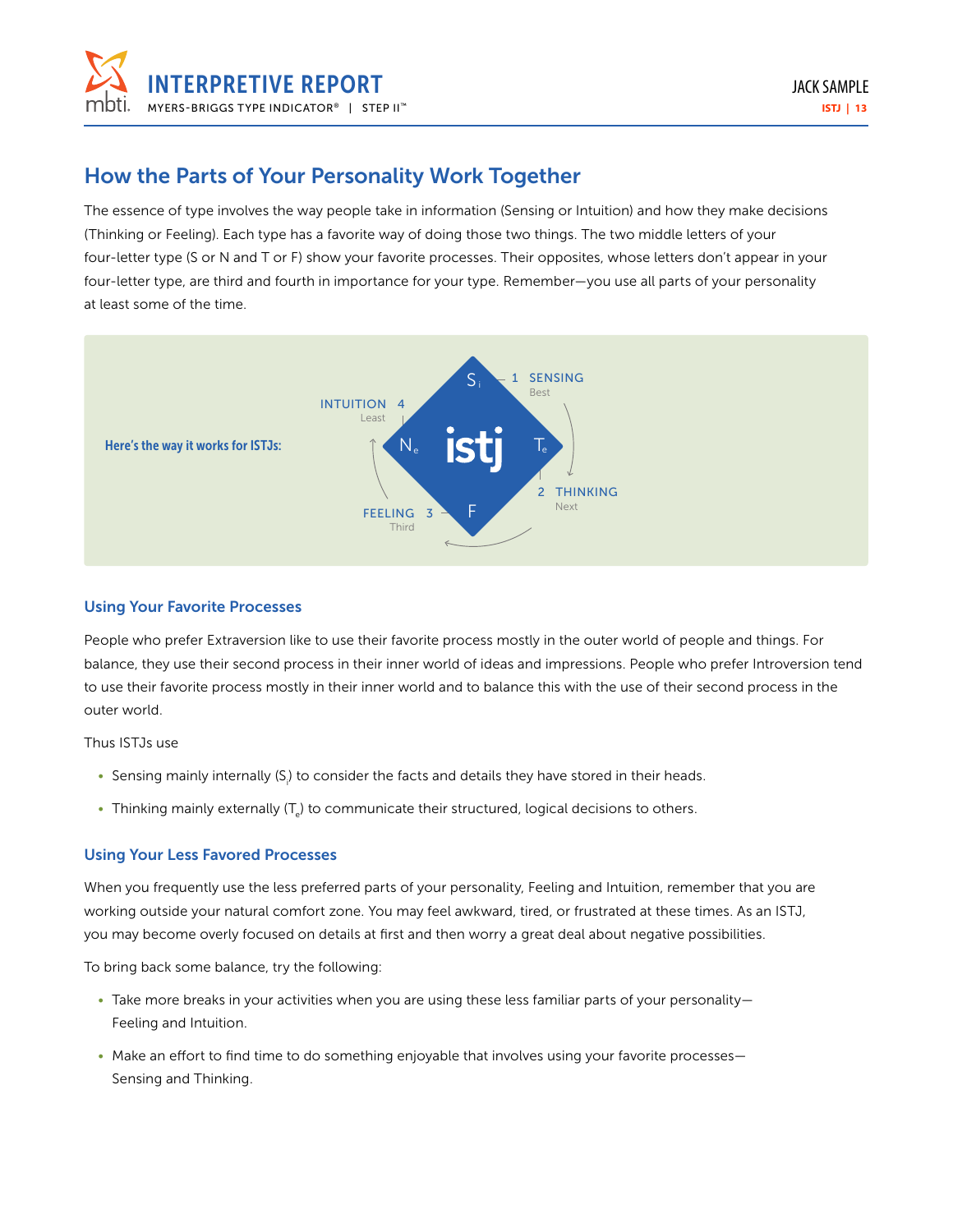

#### Using Your Type Effectively

ISTJs' preference for Sensing and Thinking makes them mostly interested in

- Acquiring and using facts and experiences.
- Reaching logical conclusions about them.

They typically devote little energy to the less preferred parts of their personality, Intuition and Feeling. These parts may remain inexperienced and be less available for use in situations where they might be helpful.

As an ISTJ,

- If you rely too much on your Sensing, you are likely to miss the big picture, other meanings of the information, and new possibilities.
- If you make judgments exclusively using Thinking, you may neglect to compliment people when you should and fail to notice the impact of your decisions on others.

Your personality type is likely to develop in a natural way over your lifetime. As people get older, many become interested in using the less familiar parts of their personality. When they are in midlife or older, ISTJs often find themselves devoting more time to things that were not very appealing when they were younger. For example, they report greater pleasure in considering new ways of doing things and in personal relationships.

#### How the Facets Can Help You Be More Effective

Sometimes a particular situation calls for using a less preferred part of your personality. Your facet results can make it easier for you to temporarily adopt a less natural approach. Begin by identifying which facets are relevant and which poles are more appropriate to use.

- If you are *out-of-preference* on one or more of the relevant facets, make sure to focus on using approaches and behaviors related to those out-of-preference facets.
- If you are in the *midzone,* decide which pole is more appropriate for the situation at hand and make sure you use approaches and behaviors related to that pole.
- If you are *in-preference,* ask someone at the opposite facet pole for help in using that approach or read a description of that pole to get clues for modifying your behavior. Once you have a good approach, resist shifting back into your comfort zone.

Here are two examples of how to apply these suggestions.

- If you are in a situation where your natural way of taking in information (Sensing) may not be appropriate, try to modify your Concrete approach (an in-preference result) by considering the meanings and implications of your factual information (Abstract).
- If you are in a situation where you might need to adapt your way of getting things done (Judging), try to modify your Scheduled approach to accomplishing tasks (an in-preference result) by asking yourself if staying open to unexpected events (Spontaneous) might lead to better results in this particular situation.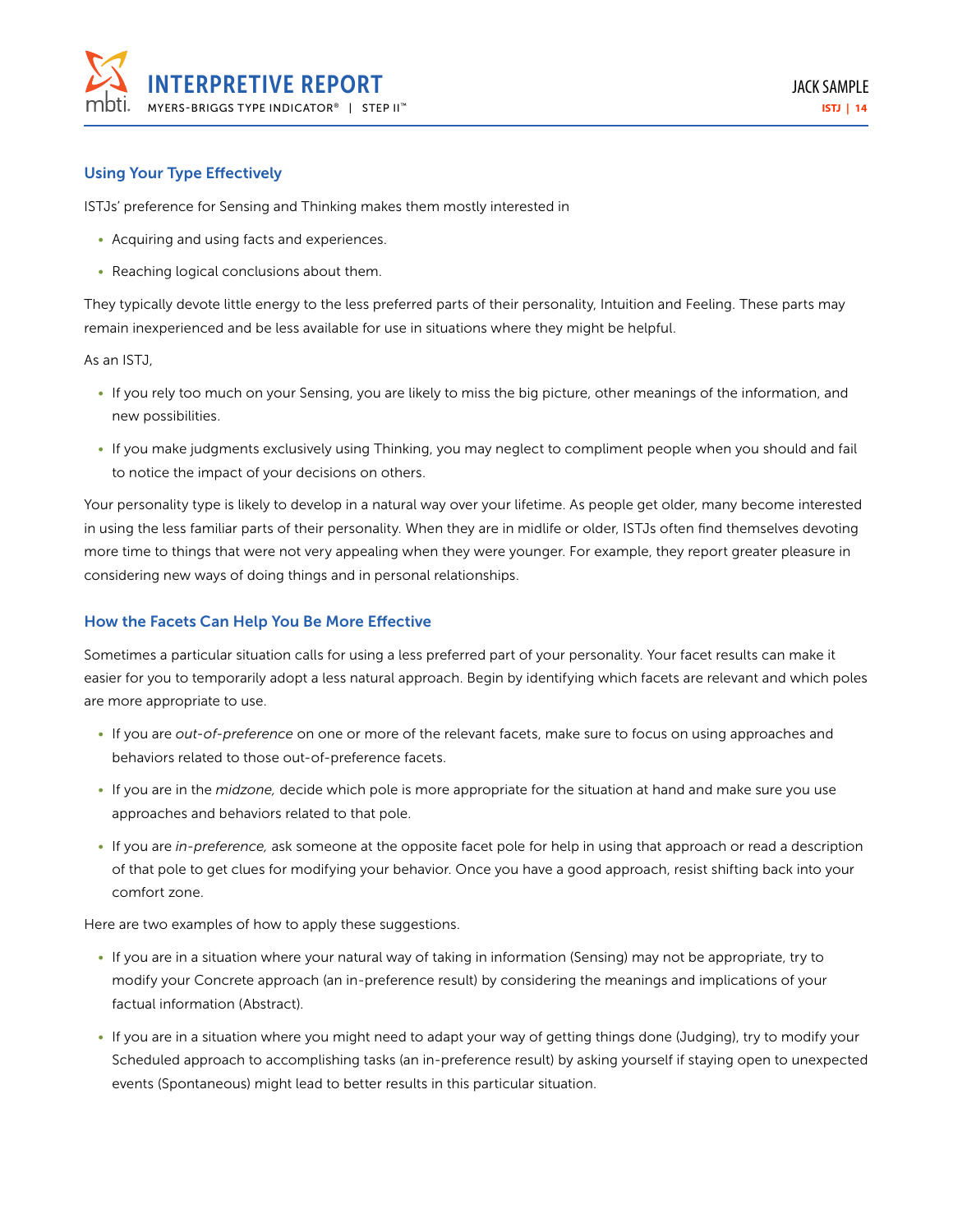

YOUR STEP II<sup>™</sup> INDIVIDUALIZED TYPE

> **Enthusiastic Original Accepting Pressure-Prompted Emergent**



# Integrating Step I<sup>™</sup> and Step II<sup>™</sup> Information

When you combine your Step I reported type and your Step II out-ofpreference facets, the result is your Step II individualized type, shown on the left.

If, after reading all the information in this report, you don't think you have been accurately described, perhaps a different four-letter type or some variation on the facets will fit you better.

To help you figure out your best-fit type,

- Focus on any type letters you thought were incorrect or any preference pairs on which you had some out-of-preference or midzone facet results.
- Read the type description for the type you would be if the letter or letters you question were the opposite preference.
- Consult your MBTI interpreter for suggestions.
- Observe yourself and ask others how they see you.

## Using Type to Gain Understanding

Knowledge of type can enrich your life in several ways. It can help you

- *• Better understand yourself.* Knowing your own type helps you understand the assets and liabilities of your typical reactions.
- *• Understand others.* Knowing about type helps you recognize that other people may be different. It can enable you to see those differences as useful and broadening, rather than annoying and restricting.
- *• Gain perspective.* Seeing yourself and others in the context of type can help you appreciate the legitimacy of other points of view. You can then avoid getting stuck in believing your way is the only way. No perspective is always right or always wrong.

Reading about type and observing yourself and others from the standpoint of type will enrich your understanding of personality differences and encourage constructive use of those differences.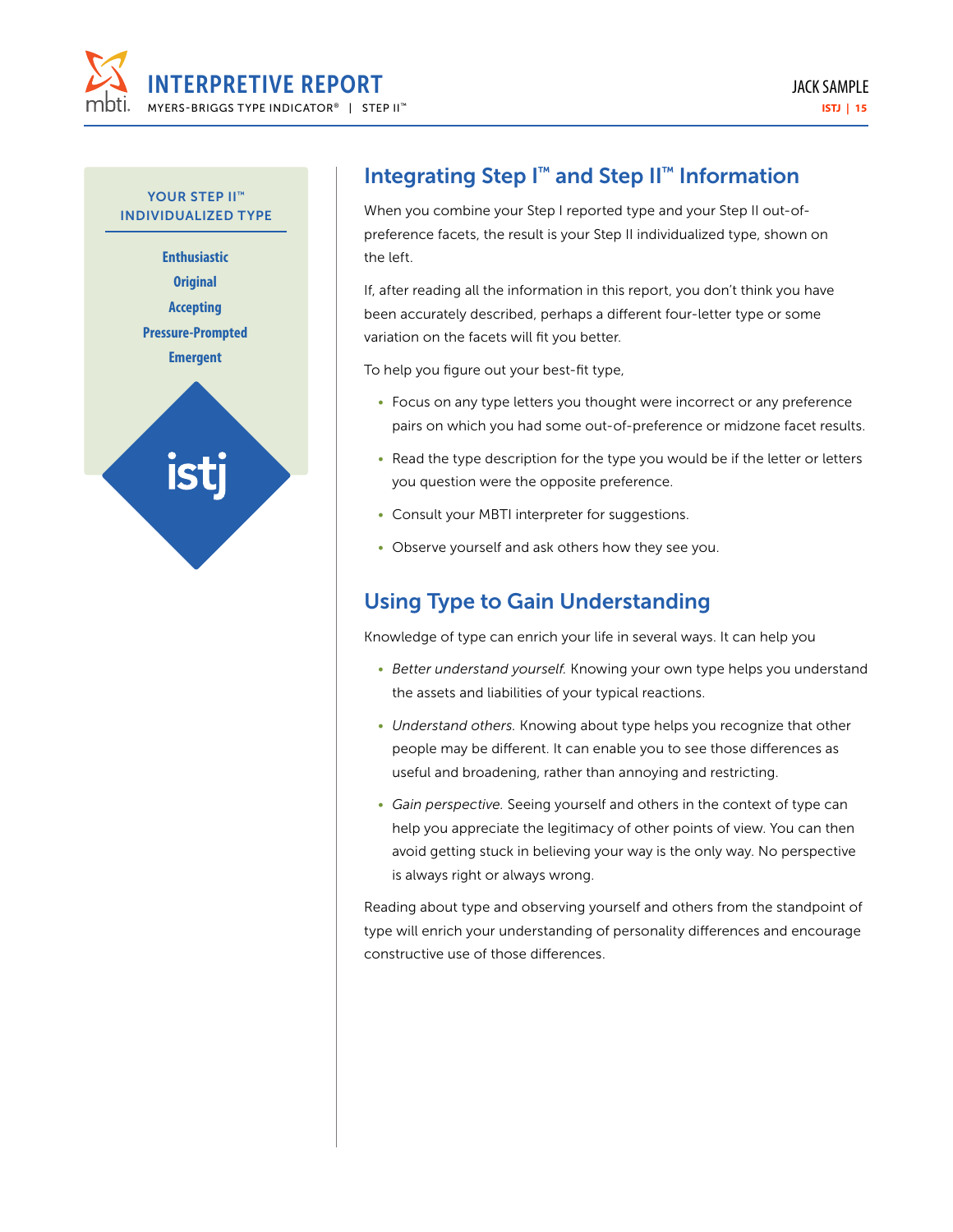

### Overview of Your Results

#### Your Four-Letter Type from the Step I<sup>™</sup> Assessment

ISTJs tend to be serious, quiet, thorough, and dependable. They see to it that everything is well organized and accurate. They are practical, orderly, matter-of-fact, logical, and realistic. ISTJs take responsibility, notice what needs to be done, and follow through steadily, regardless of protests or distractions.

#### YOUR RESULTS ON THE 20 FACETS FROM THE STEP II™ ASSESSMENT



#### YOUR STEP II™ INDIVIDUALIZED TYPE

#### **Enthusiastic, Original, Accepting, Pressure-Prompted, Emergent**

**ISTJ**